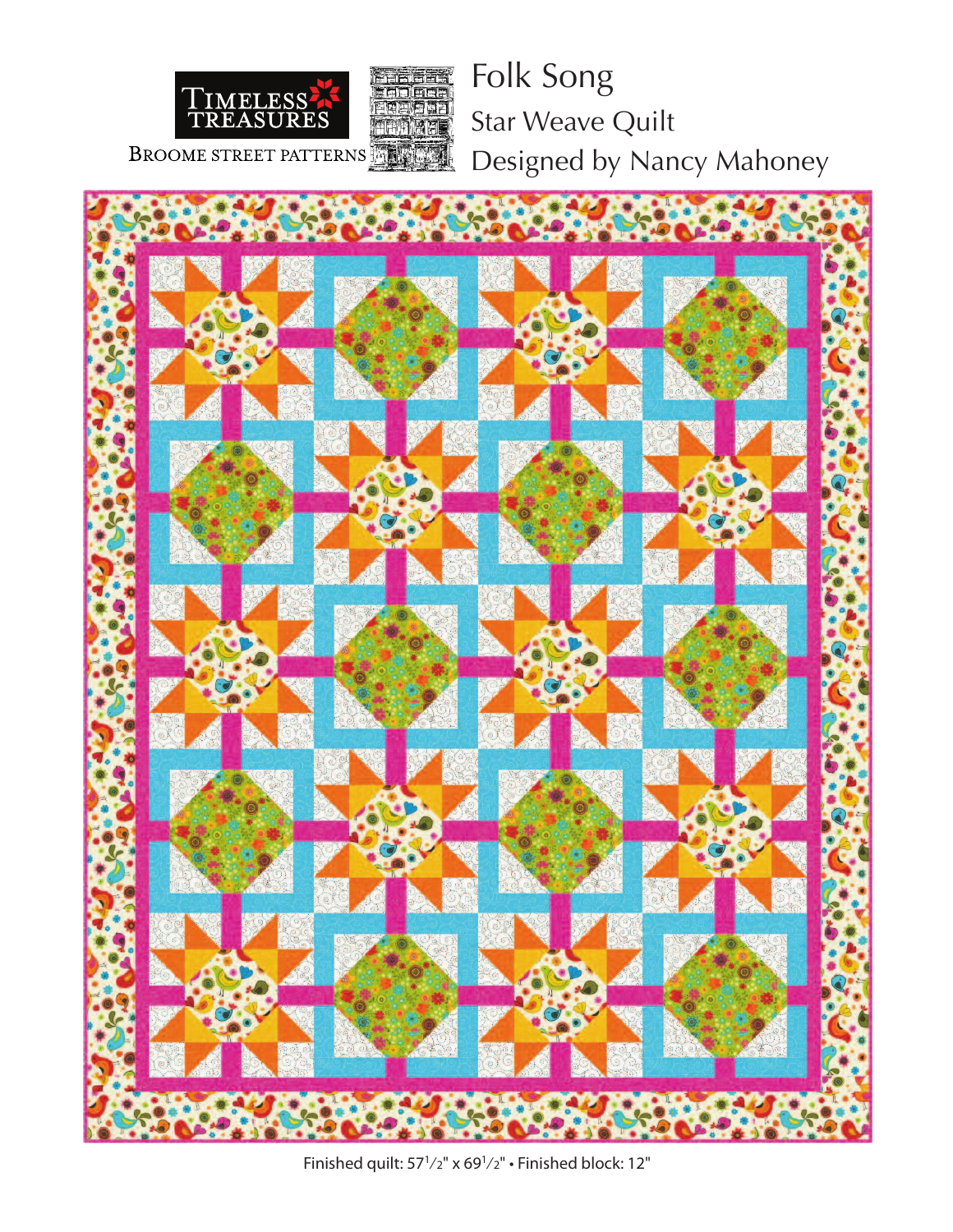#### **Fabric Requirements**

11⁄2 yards Stitch-C2745 White 13⁄8 yards Folk-C2743 Cream 11⁄8 yards Stitch-C2745 Pink (includes binding) 1 yard Folk-C2744 Lime 3/4 yard Stitch-C2745 Turquoise 1/2 yard Stitch-C2745 Orange 1/2 yard Stitch-C2745 Yellow 32⁄3 yards Folk Song print of your choice (backing) 65" x 77" batting

# **Cutting**

## *From Stitch-C2745 White:*

• Cut four 31⁄2" x width of fabric (WOF) strips. Sub-cut forty  $3<sup>1</sup>/2$ " squares.

• Cut four 31⁄8" x WOF strips. Sub-cut forty 31⁄8" squares.

• Cut five  $4^{1}/4$ " x WOF strips. Sub-cut forty  $4^{1}/4$ " squares. *From Folk-C2743 Cream:*

• Cut two  $7^{1}/4"$  x WOF strips. Sub-cut ten  $7^{1}/4"$  squares.

• Cut seven 4" x WOF strips. Sew the strips together end to end with diagonal seams and cut two  $4" \times 62^{1/2"$  strips and two  $4" \times 57^{1}/2"$  strips.

## *From Stitch-C2745 Pink:*

• Cut two  $3^{1}/8"$  x WOF strips. Sub-cut forty 2" x  $3^{1}/8"$  rectangles. • Cut two 2" x WOF strips. Sub-cut forty 2" squares.

• Cut six 11⁄2" x WOF strips. Sew the strips together end to end with diagonal seams and cut two  $1\frac{1}{2}$ " x  $60\frac{1}{2}$ " strips and two  $1^{1}/2$ " x  $50^{1}/2$ " strips.

• Cut seven  $2^{1}/4"$  x WOF strips for the binding.

#### *From Folk-C2744 Lime:*

• Cut three 91⁄2" x WOF strips. Sub-cut ten 91⁄2" squares. *From Stitch-C2745 Turquoise:*

• Cut two  $5\frac{3}{4}$ " x WOF strips. Sub-cut forty 2" x  $5\frac{3}{4}$ " rectangles.  $\cdot$  Cut two 4<sup>1</sup>/4" x WOF strips. Sub-cut forty 2" x 4<sup>1</sup>/4" rectangles. *From Stitch-C2745 Orange:*

• Cut four 31⁄2" x WOF strips. Sub-cut forty 31⁄2" squares. *From Stitch-C2745 Yellow:*

• Cut four  $3^{1}/8"$  x WOF strips. Sub-cut forty  $3^{1}/8"$  squares.

## **Block Construction**

*Block A*

1. Draw a diagonal line from corner to corner on the wrong side of each  $3\frac{1}{2}$ " C2745 White square. Layer a marked square right sides together with a 31 ⁄2" C2745 Orange square. Sew 1/4"

from each side of the marked line. Cut the squares apart on the marked line to make two half-square-triangle (HST) units. (figure 1) Make a total of eighty HST units.



2. Draw a diagonal line from corner to corner

on the wrong side of each 31/8" C2745 Yellow square. Layer a marked square on one corner of a 71 ⁄4" C2743 Cream square, right sides together. Sew on the marked line and trim the excess corner fabric leaving a 1/4" seam allowance. Press the seam allowances toward the resulting triangle. In the same way, sew

marked squares to the three remaining corners to make a center unit. (figure 2) Make a total of ten Center units.

3. Join two HST units and one

to make a side unit. (figure 3) Make a total of forty side units. 4. Lay out four side units, four 31 ⁄8"C2745Whitesquares, and one center unit as shown. (figure  $\overline{4}$ )  $\overline{f}$  fig. 3-Block A Side Unit-Make 40. Join the pieces into rows and

then join the rows to make one Block A. Make a total of ten of Block A.

*Block B*

5. Draw a diagonal line from corner to corner on the wrong side of each 41 ⁄4" C2745 White square. Layer a marked square on one corner of a  $9\frac{1}{2}$ " C2744 Lime square, right sides together. Sew on the

marked line and trim the excess



 $2^{\prime\prime}$  x  $3\frac{1}{8}^{\prime\prime}$  C2745 Pink rectangle fig. 2-Block A Center Unit-Make 10.





fig. 4-Block A-Make 10.

corner fabric, leaving a 1/4" seam allowance. Press the seam

allowances toward the resulting triangle. In the same way, sew marked squares to the three remaining corners to make a center unit. (figure 5) Make a total of ten center units.



fig. 8-Block B-Make 10.

fig. 5-Block B Center Unit -Make 10.

6. Join two  $2'' \times 4\frac{1}{4}$ C2745 Turquoise rectangles and one 2" C2745 Pink square as

shown in figure 6 to make a side fig. 6-Block B Side Unit -Make 20. unit. Make twenty side units.

7. Join two 2" x 53 ⁄4" C2745 Turquoise rectangles and one 2"

C2745 Pink square as shown in figure 7 to make

a top unit. Make ten top fig. 7-Block B Top/Bottom Unit-Make 20. units. In the same way,

make ten bottom units.

8. Lay out two side units, one top unit, one bottom unit, and one center unit as shown in figure 8. Join the units into rows and then join the rows to make one Block B. Make a total of ten of Block B.

#### **Quilt Top Assembly**

9. Lay out the A and B Blocks in five rows of four blocks each,

alternating them as shown in the Quilt Assembly Diagram.